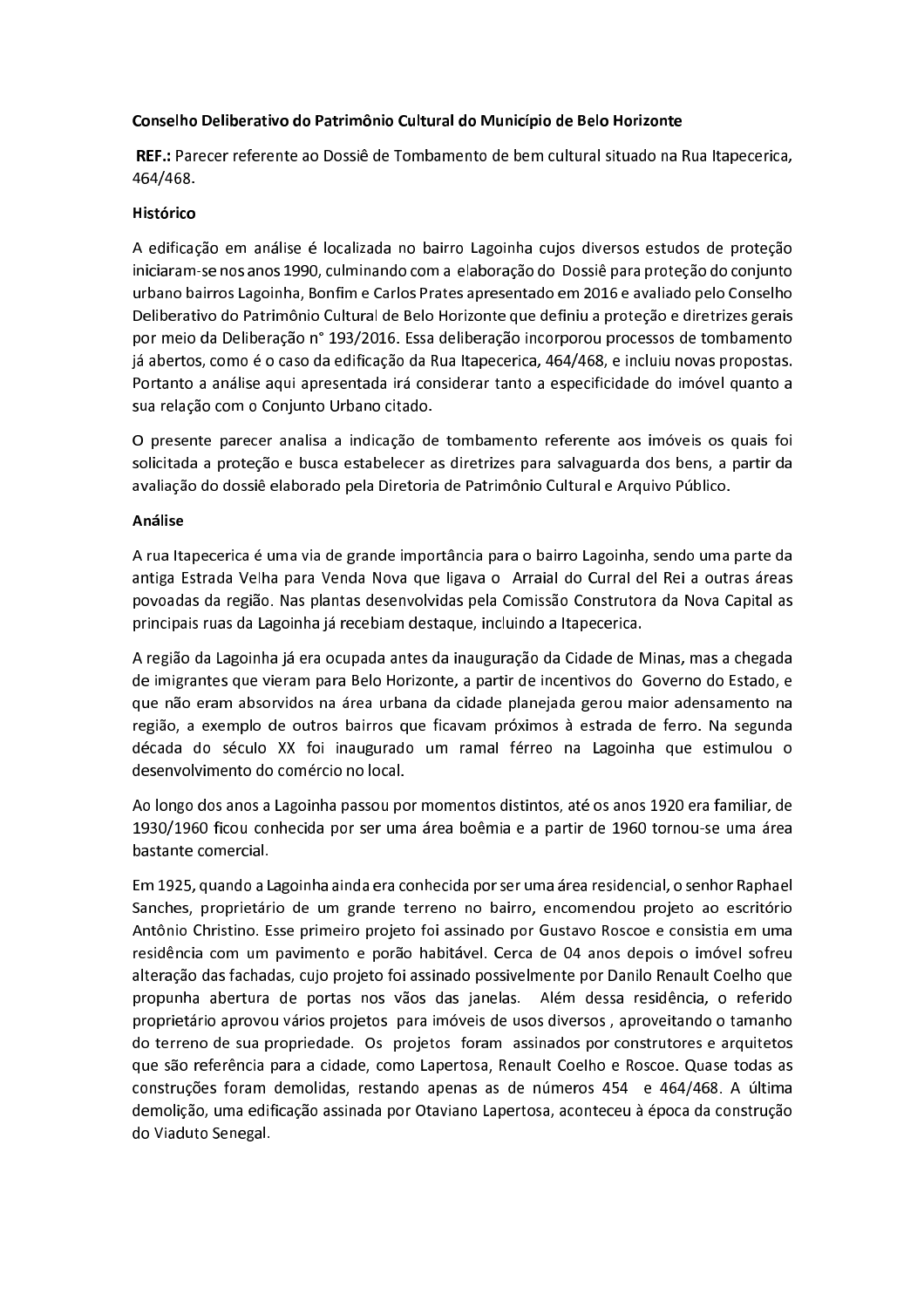Em 1965 foi aprovado na PBH projeto de alteração do imóvel em análise, incluindo acréscimo na porção posterior e supressão e alteração de alvenarias, a proprietária naquele momento era a senhora Nazia Hissa.

O uso inicial do imóvel era residencial, mas posteriormente transformou-se em comercial, assim como aconteceu com várias outras edificações da rua Itapecerica, conhecida por sua vocação para o comércio. No início da década de 2010 lá funcionou a loja Continental Materiais de Construção que ocupava todas as edificações existentes no lote 001, quarteirão 021C, da VI seção suburbana, incluindo o número 454 da rua Itapecerica que também possui indicação para tombamento. Posteriormente, outro empreendimento da mesma natureza denominado "Decorar Acabamentos" ocupou o local. Não foi possível identificar o uso atual da edificação, apesar da fachada ao lado ainda apresentar a placa da última loja citada.

O bem passou por diversas modificações, além das acima citadas, incluindo a construção de um imóvel entre ele e o número 454, que ocupa a área onde antes existia uma varanda e o afastamento, visível nas imagens encontradas até 2002.

A construção da rua Itapecerica 464/468 se desenvolve com características comuns à outras da Lagoinha: implantação no alinhamento da rua, platibanda que esconde a cobertura, fachada principal com variados ornamentos e detalhes, podendo ser vinculada ao ecletismo com influências do neoclássico. A fachada principal sofreu intervenção com inserção de duas portas onde anteriormente existiam janelas, mas ainda possui solução estilística semelhante a original. É importante ressaltar que não houve visita ao interior do imóvel, por isso não é possível apresentar as características originais que ainda permanecem, mas devido aos diversos usos e reformas é provável que ainda restem poucos revestimentos e elementos construtivos da década de 1920.

A rua Itapecerica é uma das principais do Conjunto Urbano dos Bairros Bonfim, Lagoinha e Carlos Prates e sofreu muito com as diversas intervenções, principalmente a construção do Complexo Viário da Lagoinha, que podem ter acelerado um processo de degradação da Lagoinha e transformaram a região em um local que, apesar de próximo ao Centro, possui diversas barreiras, provocando ruptura e isolamento. Segundo o dossiê do Conjunto :

> A região mais delicada [do conjunto] situa-se nos quarteirões voltados para a rua Itapecerica. Ali, a manutenção de muitas edificações é fundamental para a salvaguarda de significados e valores próprios do bairro, porém esta região é entrecortada com espaços degradados ou simplesmente vazios. A renovação deve ser incentivada, mas de forma cuidadosa para não se sobrepor às identidades já consolidadas (p.119)

Essa via é vista pela população como importante para a memória local por causa das suas construções do início do século XX, como a que está em análise, além de outras edificações referenciais como a Escola Estadual Silviano Brandão. Mas também é considerada como um lugar perigoso e abandonado. Os moradores identificam a Itapecerica como uma rua com muitas memórias, que foi negligenciada, mas cuja história deveria ser revivida. A preservação do bem cultural pode ajudar na permanência de elementos simbólicos que auxiliem em uma visão positiva da rua, não no sentido de reviver a história, como apontado pelos moradores, mas podendo trazer novos significados que possibilitem a melhoria da qualidade de vida e a manutenção do lugar como um espaço de memória.

Segundo os técnicos responsáveis pelo dossiê do imóvel: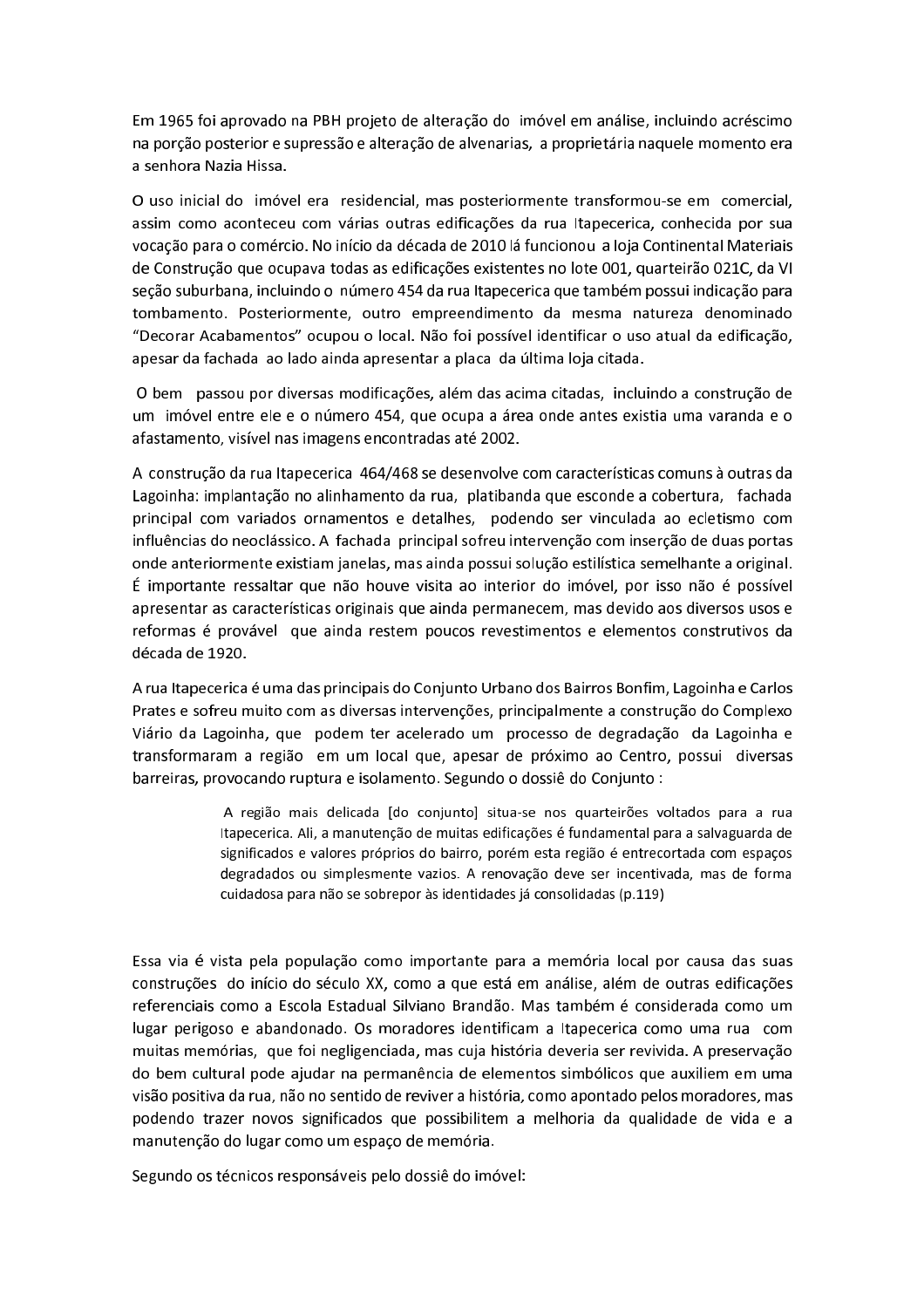A edificação em estudo, datada da primeira metade do século XX, possivelmente construída em tecnologia de tijolo macico e cal compõe importante conjunto remanescente daqueles primeiros exemplares. Nesse sentido, contextualiza um modo de fazer e de viver característico daquele trecho da cidade em meados do século passado, de grande significação para a história de Belo Horizonte. A preservação da casa em análise, em virtude da proximidade com outras casas dessa parte do bairro Lagoinha, favorece a manutenção de uma ambiência mais aprazível contribuindo também para a qualidade de vida no local.  $(p.94)$ 

O dossiê apresenta as seguintes orientações caso o bem seja protegido com o tombamento específico:

1. Fica proibida a construção ou inserção de elementos que impeçam ou reduzam a visibilidade do bem tombado, conforme previsto no art. 17 da Lei Municipal n.º 3.802 de 06 de julho de 1984;

2. O tombamento é integral e incide sobre o conjunto das edificações presentes no lote. Anexos presentes construídos posteriormente e que não apresentam linguagem compatível com o bem tombado não são objetos do tombamento;

3. O volume entre as duas casas, correspondente ao nº464, deve ser objeto de intervenção qualificadora que estabeleça relação mais harmônica e que qualifique esteticamente a edificação que foi descaracterizada ao longo dos anos. O projeto de intervenção deverá ser previamente analisado e aprovado pelo CDPCM-BH

4. Os afastamentos em relação ao bem tombado, referentes a novas construções no lote do imóvel em questão e no lote lindeiro ficam definidos em 5 (cinco) metros em relação ao imóvel tombado;

5. A altimetria para novas edificações no lote terá como referência a altura do bem tombado;

6. Internamente deverão ser mantidos os revestimentos e elementos construtivos originais (técnicas e materiais aplicados originalmente), quando possível\*, assim como o agenciamento original, sendo que qualquer intervenção deverá ser submetida à análise e aprovação prévias da DPCA ou do CDPCM/BH, conforme o caso;

7. Deverão ser mantidas todas as esquadrias existentes, tanto portas quanto janelas originais, assim como suas ferragens, fechaduras e trincos originais, quando possível\*;

8. Qualquer intervenção nas fachadas deverá ser no sentido de recuperação dos revestimentos, vãos e esquadrias e elementos decorativos originais com reversão de possíveis intervenções descaracterizantes. Projeto de intervenção deverá ser previamente analisado e aprovado pelo CDPCM-BH;

9. A edificação tombada deverá ser objeto de restauração supervisionada pela equipe técnica do órgão municipal de gestão do patrimônio cultural e objeto de projeto específico a ser elaborado por arquiteto;

10. Eventuais engenhos de publicidade a serem instalados no imóvel deverão estar em conformidade com as diretrizes definidas pelo CDPCM/BH, atualmente a Deliberação nº109/04, devendo ter projeto aprovado pelo órgão municipal de gestão do patrimônio cultural;

11. Outros aspectos referentes à restauração do imóvel serão definidos a partir de vistoria prévia, com supervisão da equipe técnica do órgão municipal de gestão do patrimônio cultural.